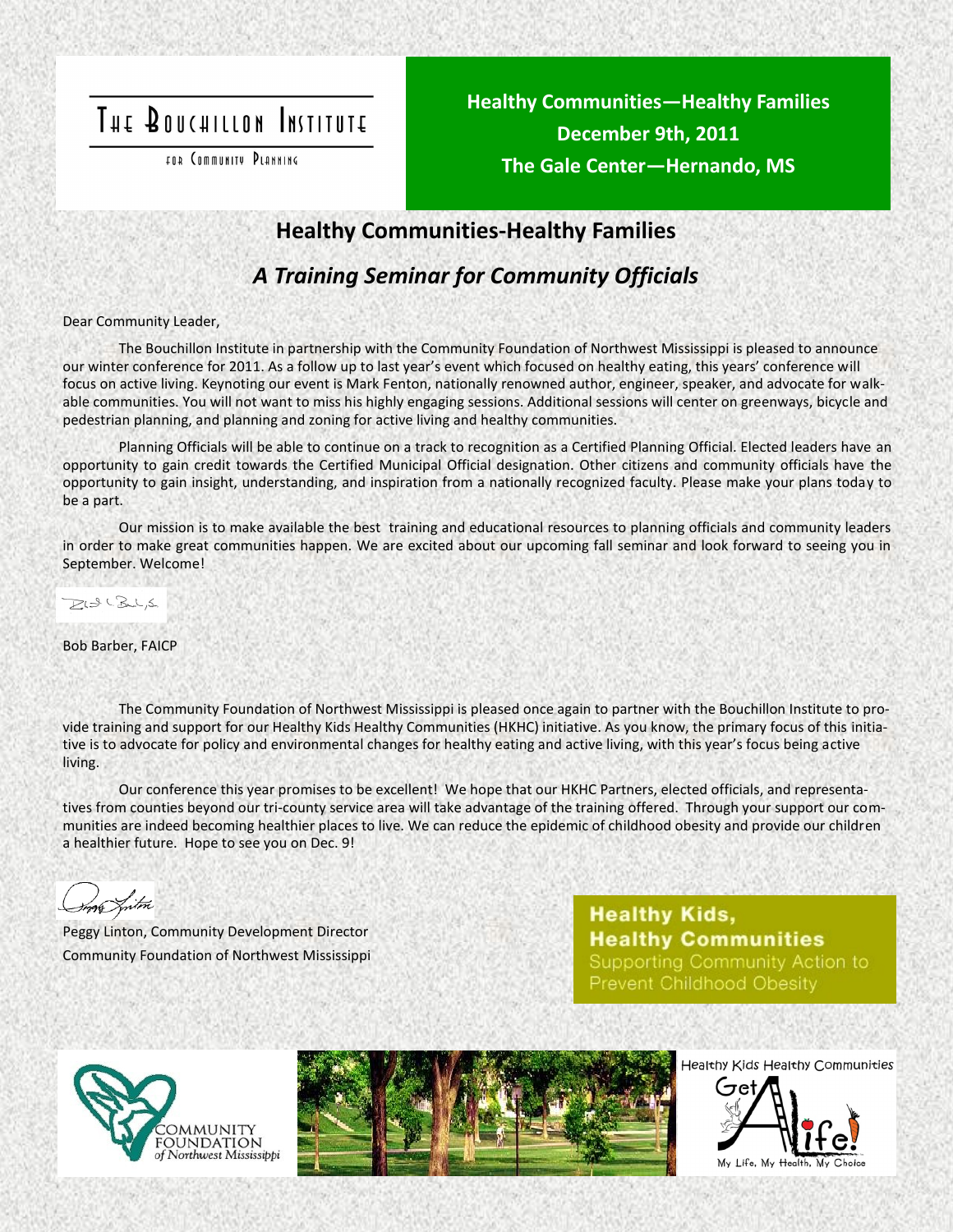FOR COMMUNITY PLANNING

**Healthy Communities—Healthy Families December 9th, 2011 The Gale Center—Hernando, MS**

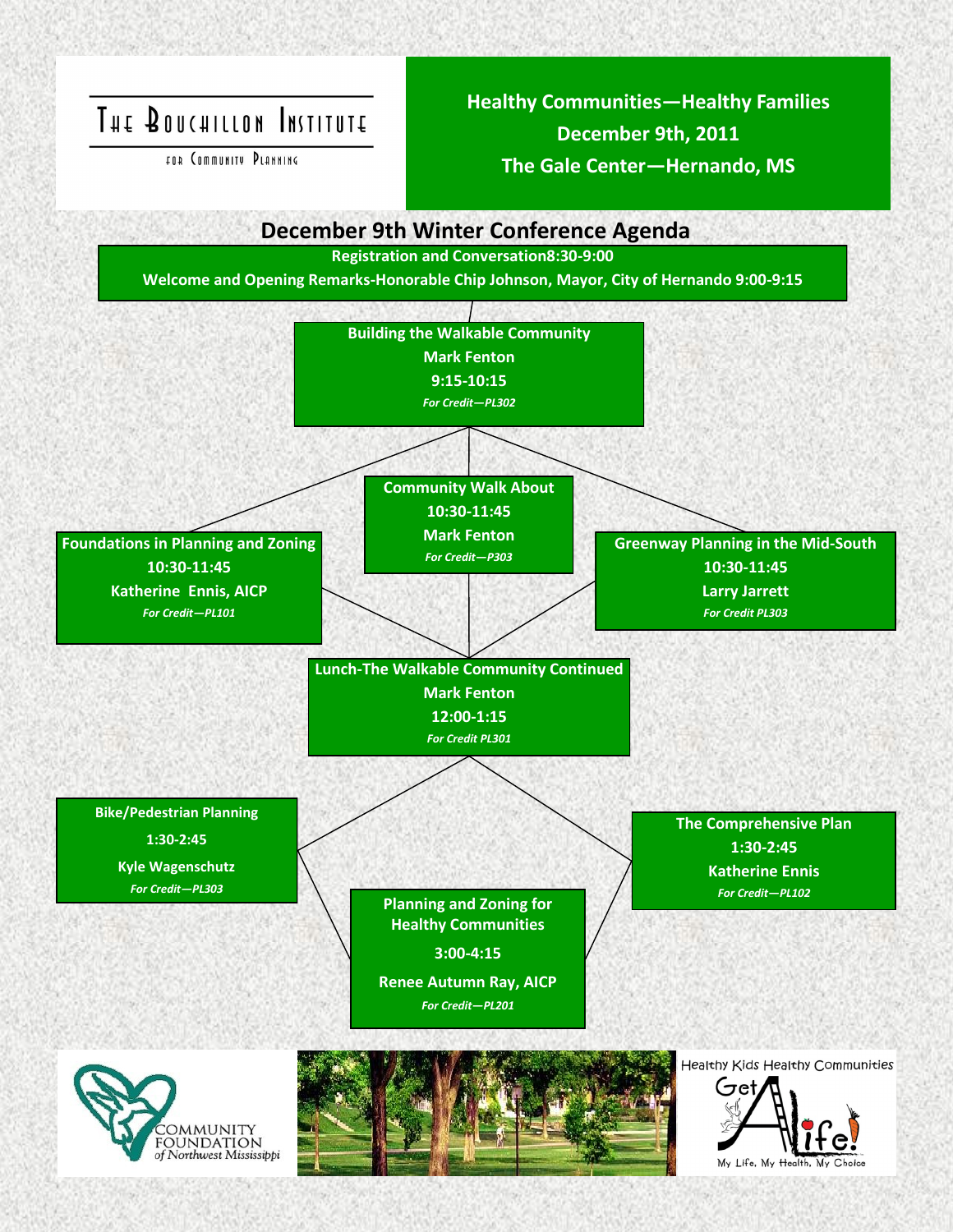**INA COMMUNITY PLANNING** 

**Healthy Communities—Healthy Families December 9th, 2011 The Gale Center—Hernando, MS**

## **Special Information for Planning Commissioners, Planning Officials**

### **and those seeking certification**

Planning Commissioners and Board of Adjustment members are invited to participate in the fall training event of the Bouchillon Institute for Community Planning. The Bouchillon Institute was created to provide basic and advanced training in the comprehensive field of community planning to local planning officials, leading to its Certificate in the Fundamentals of Local Planning and Certified Mississippi Planning and Zoning Commissioner/Official. The two program options are:

**Certificate in the Fundamentals of Local Planning** - complete 20 hours of training by attending Institute sponsored workshops and seminars (no expiration).

**Certified Planning and Zoning Commissioner/Official** - complete 30 hours of training. Certificate is valid for 24 months. Continuing educations totaling 6 hours annually maintains certification.

- *PL 101 - Foundations of Planning and Zoning (2hrs)*  This workshop will provide local officials with a basic understanding of the historical, statutory, and constitutional framework for planning and zoning in Mississippi. Topics include: what is community planning and why is it important; the historical development of community planning; the roles of the various public bodies in the planning process; and constitutional issues impacting land use planning and regulation.
- *PL 103 - The Comprehensive Plan(2hrs)*  When a community decides to adopt zoning and subdivision regulation ordinances, enabling legislation in Mississippi requires the preparation of a comprehensive plan. Preparation of a comprehensive plan is mandatory. Topics for this workshop will include: what is the comprehensive plan?; mandatory and optional elements of a comprehensive plan; the formulation of a comprehensive plan; the importance of public input in the planning process; the statutory requirements to adopt or update a comprehensive plan; and the political implications of the plan as a public statement of the City's development policies.
- *PL – 302 – Current Issues in Planning (2hrs) –* Methods, techniques, issues and concerns are continually changing. Our conference is focused on building a healthy community as a current issue and Dr. Raja will bring a wealth of insight and experience to the task.
- *PL – 303 – Electives – Our electives will include the topics of "Funding Vital Projects" and "How Farmers Markets Help Create Healthier Communities"* .

![](_page_2_Picture_12.jpeg)

![](_page_2_Picture_13.jpeg)

![](_page_2_Picture_14.jpeg)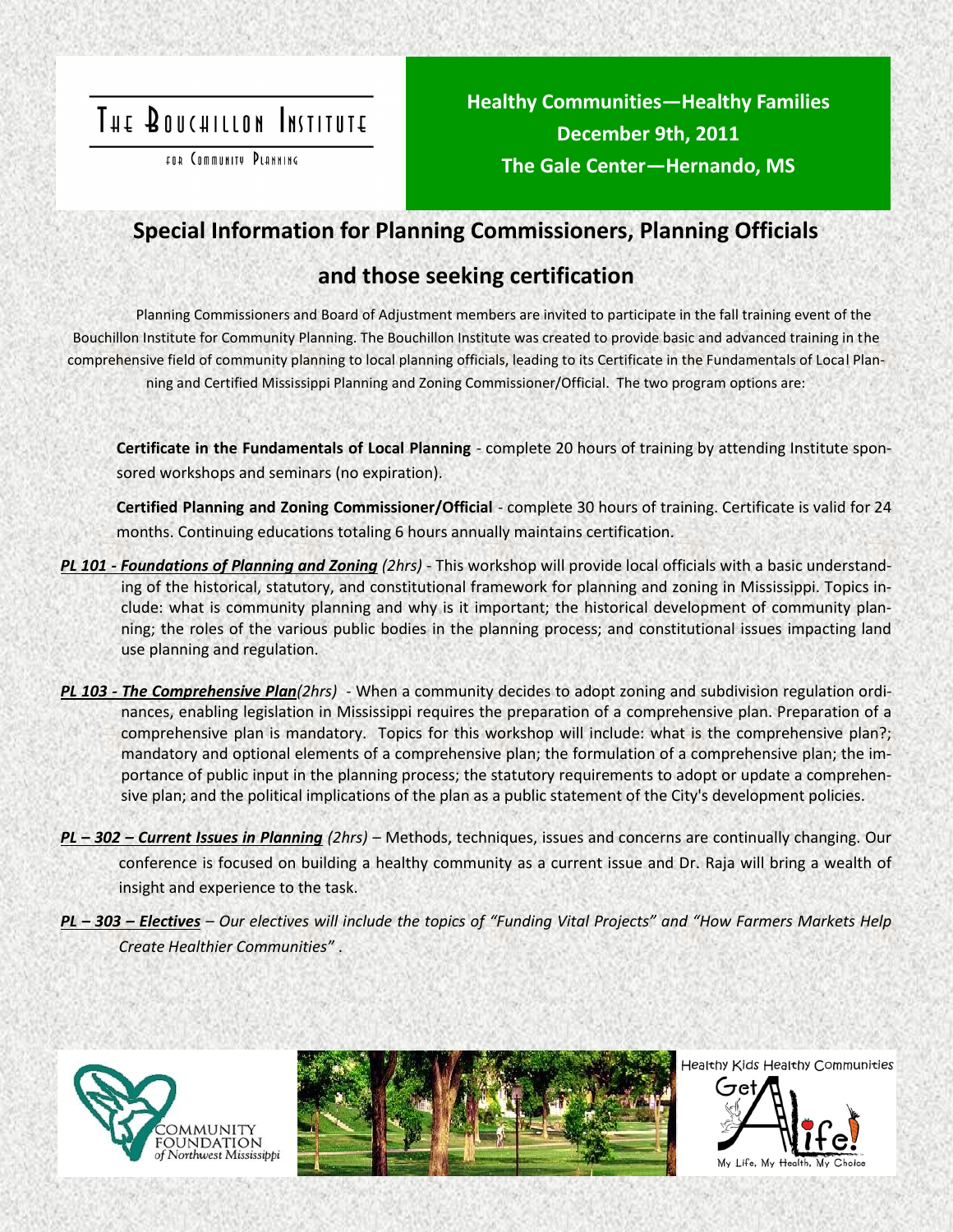**INA COMMUNITY PLANNING** 

**Healthy Communities—Healthy Families December 9th, 2011 The Gale Center—Hernando, MS**

#### **Our Distinguished Speakers and Trainers**

![](_page_3_Picture_4.jpeg)

*Mark Fenton*—Mark is a national public health, planning, and transportation consultant, an adjunct associate professor at Tufts University's Friedman School of Nutrition Science and Policy, and former host of the "America's Walking" series on PBS television. He was a developer of the University of North Carolina's Safe Routes to School clearinghouse, and facilitator for the walkable community workshop series of the National Center for Bicycling and Walking; he now provides technical training and community planning as an independent consultant.

![](_page_3_Picture_6.jpeg)

*Katherine Ennis, AICP- She holds master's degrees in both public administration and community planning from Auburn University. She has more than 22 years of experience in community planning including 18 years of service with the City of Auburn. She currently serves as Director of Planning in Northport , Alabama and is an instructor with the Alabama Planning Institute.*

![](_page_3_Picture_8.jpeg)

*Larry Jarrett* - Larry manages Pine Ridge Marketing, LLC, a consulting company focusing on natural resources and sustainable Development. He is currently under contract with the Desoto County, MS Economic Development Council to develop the Desoto County Greenways program. Larry received a Bachelor of Science in Business Administration from Mississippi State University in 1972. He received his master's degree in environmental studies focusing on Sustainable Development from Prescott College in 2008.

![](_page_3_Picture_10.jpeg)

*Kyle Wagenschutz* - Kyle is a former logistics manager for a local commodities trader. He was named as Memphis' first bicycle/pedestrian coordinator by Mayor A.C. Wharton in September 2010 responsible for bike/ped partnerships in the Mid-South region. He holds a bachelor's of business administration and a master's degree in city and regional planning from the University of Memphis. He has lived in the Mid-South since 1998.

![](_page_3_Picture_12.jpeg)

*Renee Autumn Ray, AICP*, is currently working as a contractor for the Centers for Disease Control and Prevention supporting Communities Putting Prevention to Work, a program that is implementing evidence- and practicebased approaches in policy, systems, and environmental change to improve health for communities across the US. She has served as Senior Planner for the City of Tupelo creating a Walking and Biking Master Plan, a complete streets policy and the first three-foot law for bike/ped safety in the state of Mississippi. Renee received her Master's of Regional Planning from the University of North Carolina at Chapel Hill.

![](_page_3_Picture_14.jpeg)

*Honorable Chip Johnson, Mayor -* Chip Johnson served with distinction in the United States Submarine Service for six years. Mayor Johnson has become a spokesperson for community health initiatives, especially those that can be undertaken by local governments. He he serves on the board of Mississippi Bike-Walk and is a frequent regional and national speaker on local government and healthy issues.

![](_page_3_Picture_16.jpeg)

![](_page_3_Picture_17.jpeg)

![](_page_3_Picture_18.jpeg)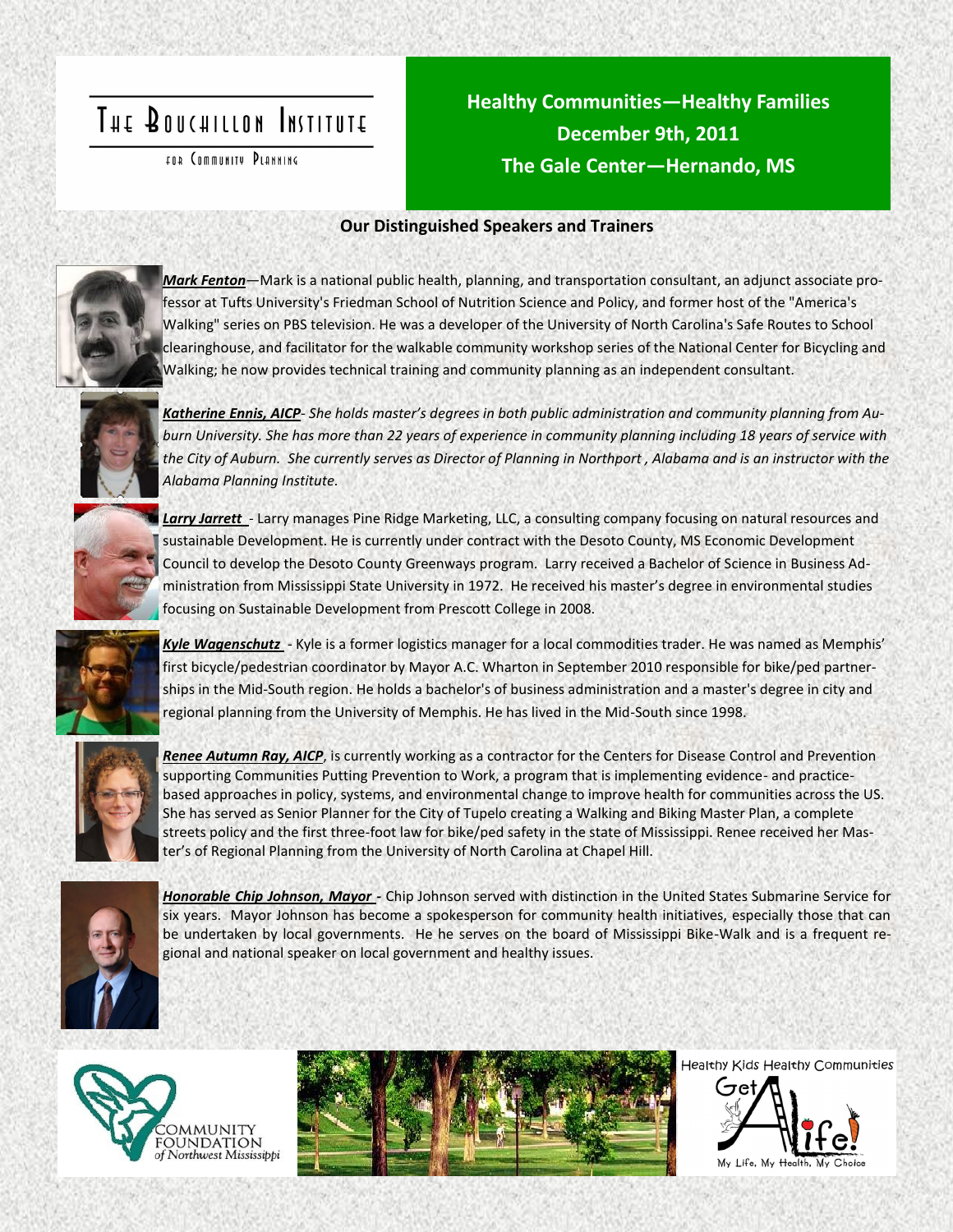FOR COMMUNITY PLANNING

**Healthy Communities—Healthy Families December 9th, 2011 The Gale Center—Hernando, MS**

### **Conference Information**

#### **Location**

**Our Fall 2010 Conference will take place at the Gale Center, 2601 Elm Street, Hernando Mississippi**

#### **Date**

**December 2, 2010 beginning at 8:30 a.m.** 

#### **Continuing Education Credits:**

**For those seeking Continuing Education Credits, the following will be available upon completion of the seminar:**

- **1. Certified Municipal Officials 2 Credits are available for municipal officials**
- **2. Certificate in the Fundamentals of Local Planning - Credits for PL 101, PL203, PL 302 and PL303**
- **3. Certified Planning Official—Credits for PL 101, PL203, PL 302 and PL303**

![](_page_4_Picture_13.jpeg)